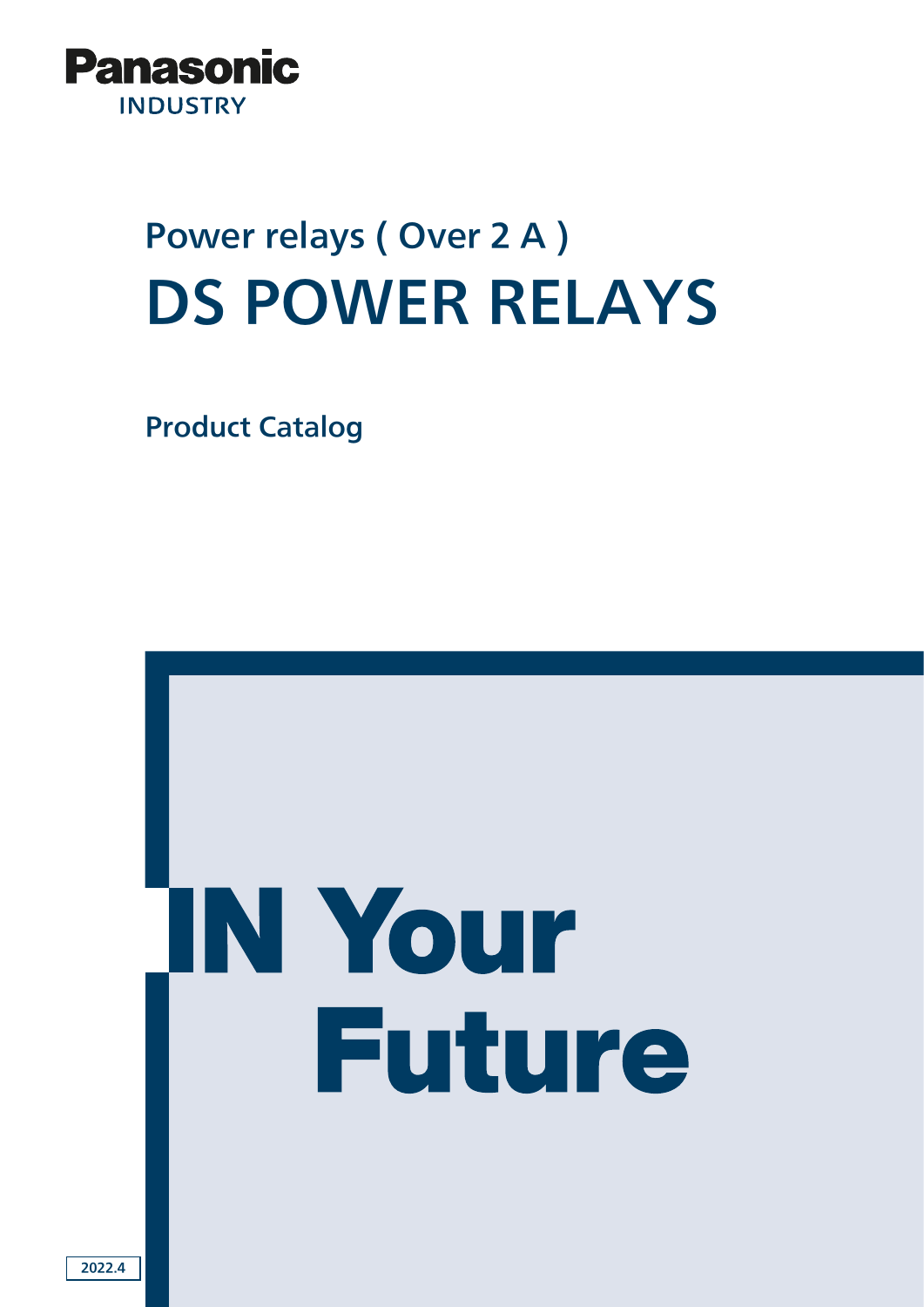## **POWER RELAYS**

### **1 Form A 8 A (AC) 5 A (DC), 1 Form A 1 Form B/2 Form A 5 A (AC/DC), Small polarized power relays**



**ORDERING INFORMATION (PART NO. : Ordering part number for Japanese market)**



Nil:1 Form A, 2 Form A

Notes:1. Reverse polarity types available(add suffix-R) 2. Certified by UL, CSA and TÜV

2a : 2 Form A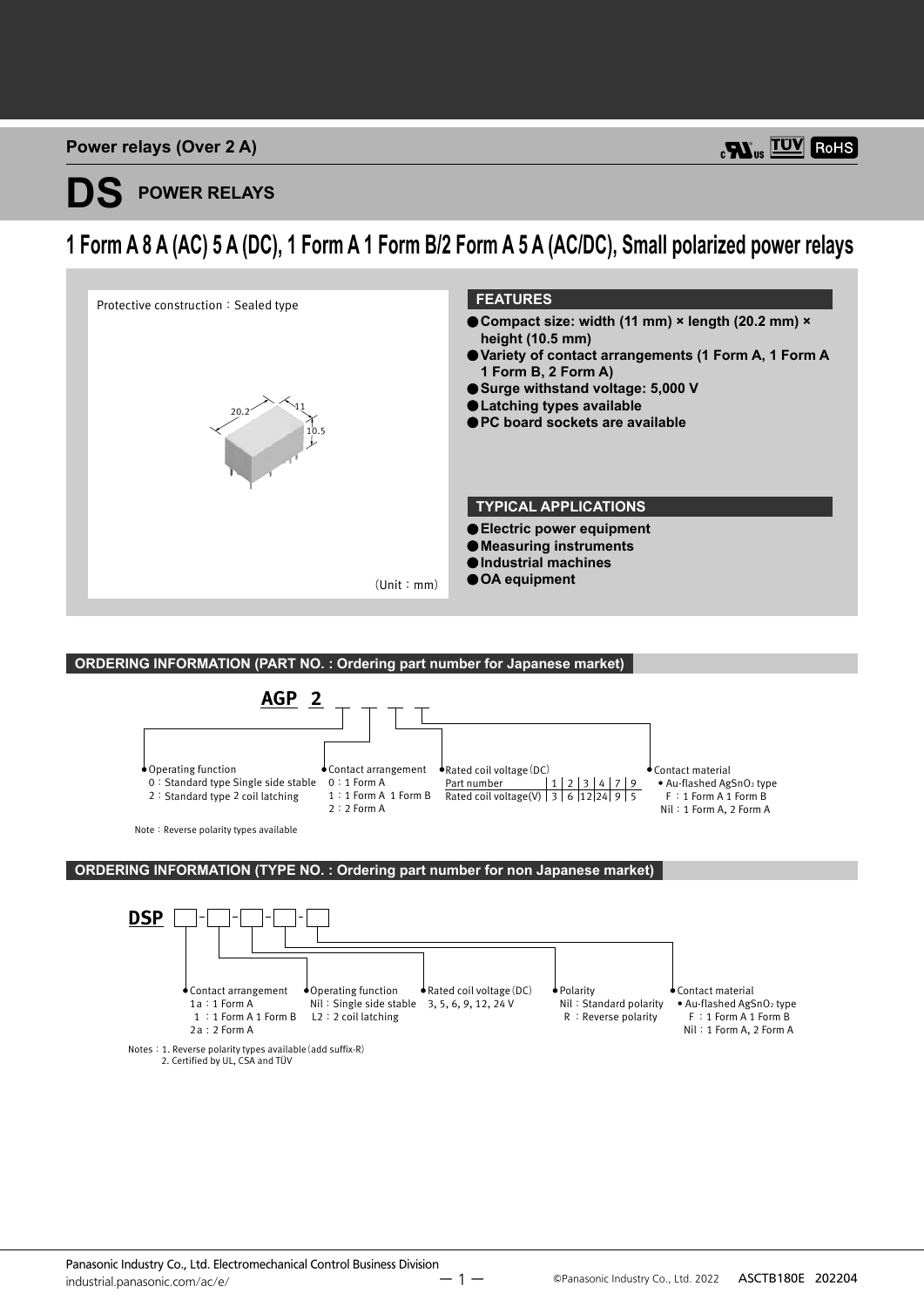#### **TYPES**

" Type No. " is ordering part number for non Japanese market. " Part No. " is ordering part number for Japanese market.

| Contact<br>arrangement | Rated coil | Single side stable                   |                 | 2 coil latching |                 | Standard packing |              |
|------------------------|------------|--------------------------------------|-----------------|-----------------|-----------------|------------------|--------------|
|                        | voltage    | Type No.                             | Part No.        | Type No.        | Part No.        | Inner carton     | Outer carton |
| 1 Form A               | 3 V DC     | DSP1a-DC3V                           | AGP2001         | DSP1a-L2-DC3V   | AGP2201         |                  |              |
|                        | 5 V DC     | DSP1a-DC5V                           | AGP2009         | DSP1a-L2-DC5V   | AGP2209         |                  |              |
|                        | 6 V DC     | DSP1a-DC6V                           | AGP2002         | DSP1a-L2-DC6V   | AGP2202         |                  |              |
|                        | 9 V DC     | DSP <sub>1a-DC9V</sub>               | AGP2007         | DSP1a-L2-DC9V   | AGP2207         |                  |              |
|                        | 12 V DC    | DSP1a-DC12V                          | AGP2003         | DSP1a-L2-DC12V  | AGP2203         | 50 pcs.          | 500 pcs.     |
|                        | 24 V DC    | DSP1a-DC24V                          | AGP2004         | DSP1a-L2-DC24V  | AGP2204         |                  |              |
|                        | 3 V DC     | DSP1-DC3V-F                          | AGP2011F        | DSP1-L2-DC3V-F  | <b>AGP2211F</b> |                  |              |
|                        | 5 V DC     | DSP1-DC5V-F                          | AGP2019F        | DSP1-L2-DC5V-F  | AGP2219F        |                  |              |
| 1 Form A               | 6 V DC     | DSP1-DC6V-F                          | AGP2012F        | DSP1-L2-DC6V-F  | AGP2212F        |                  |              |
| 1 Form B               | 9 V DC     | DSP1-DC9V-F                          | <b>AGP2017F</b> | DSP1-L2-DC9V-F  | <b>AGP2217F</b> |                  |              |
|                        | 12 V DC    | DSP1-DC12V-F                         | AGP2013F        | DSP1-L2-DC12V-F | AGP2213F        |                  |              |
|                        | 24 V DC    | DSP1-DC24V-F                         | AGP2014F        | DSP1-L2-DC24V-F | AGP2214F        |                  |              |
|                        | 3 V DC     | DSP <sub>2a</sub> -DC <sub>3</sub> V | AGP2021         | DSP2a-L2-DC3V   | AGP2221         |                  |              |
|                        | 5 V DC     | DSP <sub>2a</sub> -DC <sub>5</sub> V | AGP2029         | DSP2a-L2-DC5V   | AGP2229         |                  |              |
| 2 Form A               | 6 V DC     | DSP2a-DC6V                           | AGP2022         | DSP2a-L2-DC6V   | AGP2222         |                  |              |
|                        | 9 V DC     | DSP2a-DC9V                           | AGP2027         | DSP2a-L2-DC9V   | AGP2227         |                  |              |
|                        | 12 V DC    | DSP2a-DC12V                          | AGP2023         | DSP2a-L2-DC12V  | AGP2223         |                  |              |
|                        | 24 V DC    | DSP2a-DC24V                          | AGP2024         | DSP2a-L2-DC24V  | AGP2224         |                  |              |

Note: Reverse polarity type (AGP9\*\*\*) are manufactured by lot upon receipt of order.

For the sockets, please refer to the "PC board sockets".

#### **RATING**

#### **Coil data**

• Operating characteristics such as 'Operate voltage' and 'Release voltage' are influenced by mounting conditions, ambient temperature, etc.

Therefore, please use the relay within ±5% of rated coil voltage.

• 'Initial' means the condition of products at the time of delivery.

#### Single side stable

| Rated coil<br>voltage | Operate voltage*<br>(at 20 $°C$ )                | Release voltage*<br>(at 20 $°C$ )   | Rated operating<br>current<br>$(\pm 10\% , \text{ at } 20 \degree \text{C})$ | Coil resistance<br>$(\pm 10\%, \text{ at } 20 \degree C)$ | Rated operating power | Max. allowable<br>voltage<br>(at 20 $^{\circ}$ C) |  |
|-----------------------|--------------------------------------------------|-------------------------------------|------------------------------------------------------------------------------|-----------------------------------------------------------|-----------------------|---------------------------------------------------|--|
| 3 V DC                |                                                  |                                     | 100 mA                                                                       | $30 \Omega$                                               |                       |                                                   |  |
| 5 V DC                | Max. 80% V of<br>rated coil voltage<br>(Initial) |                                     |                                                                              | $60.2 \text{ mA}$                                         | 83 Ω                  |                                                   |  |
| 6 V DC                |                                                  | Min. 10% V of<br>rated coil voltage | 50 mA                                                                        | 120 $\Omega$                                              | 300 mW                | 130% V of                                         |  |
| 9 V DC                |                                                  | (Initial)                           | 33.3 mA                                                                      | $270 \Omega$                                              |                       | rated coil voltage                                |  |
| 12 V DC               |                                                  |                                     | 25 mA                                                                        | 480 $\Omega$                                              |                       |                                                   |  |
| 24 V DC               |                                                  |                                     | $12.5 \text{ mA}$                                                            | 1.920 $\Omega$                                            |                       |                                                   |  |

\*square, pulse drive

#### ●2 coil latching

| Rated coil<br>voltage | Set voltage*<br>Reset voltage*<br>(at 20 $°C$ )<br>(at 20 $^{\circ}$ C) |                                 | Rated operating<br>current<br>$(\pm 10\%, \text{ at } 20 \degree C)$ |            | Coil resistance<br>$(\pm 10\%, \text{ at } 20 \degree C)$ |               | Rated operating power |                     | Max. allowable<br>voltage<br>(at 20 $°C$ ) |
|-----------------------|-------------------------------------------------------------------------|---------------------------------|----------------------------------------------------------------------|------------|-----------------------------------------------------------|---------------|-----------------------|---------------------|--------------------------------------------|
|                       |                                                                         |                                 | Set coil                                                             | Reset coil | Set coil                                                  | Reset coil    | Set coil              | Reset coil          |                                            |
| 3 V DC                | Max. 80% V of<br>rated coil voltage<br>(Initial)                        |                                 | 100 mA                                                               | 100 mA     | $30 \Omega$                                               | $30 \Omega$   | 300 mW                | 130% V of<br>300 mW |                                            |
| 5 V DC                |                                                                         |                                 | 60.2 mA                                                              | 60.2 mA    | $83 \Omega$                                               | $83 \Omega$   |                       |                     | rated coil voltage                         |
| 6 V DC                |                                                                         | Max. 80% V of                   | 50 mA                                                                | 50 mA      | 120 $\Omega$                                              | 120 $\Omega$  |                       |                     |                                            |
| 9 V DC                |                                                                         | rated coil voltage<br>(Initial) | 33.3 mA                                                              | 33.3 mA    | $270 \Omega$                                              | $270 \Omega$  |                       |                     |                                            |
| 12 V DC               |                                                                         |                                 |                                                                      | 25 mA      | 25 mA                                                     | 480 $\Omega$  | 480 $\Omega$          |                     |                                            |
| 24 V DC               |                                                                         |                                 | $12.5 \text{ mA}$                                                    | 12.5 mA    | $1.920\ \Omega$                                           | .920 $\Omega$ |                       |                     |                                            |

\*square, pulse drive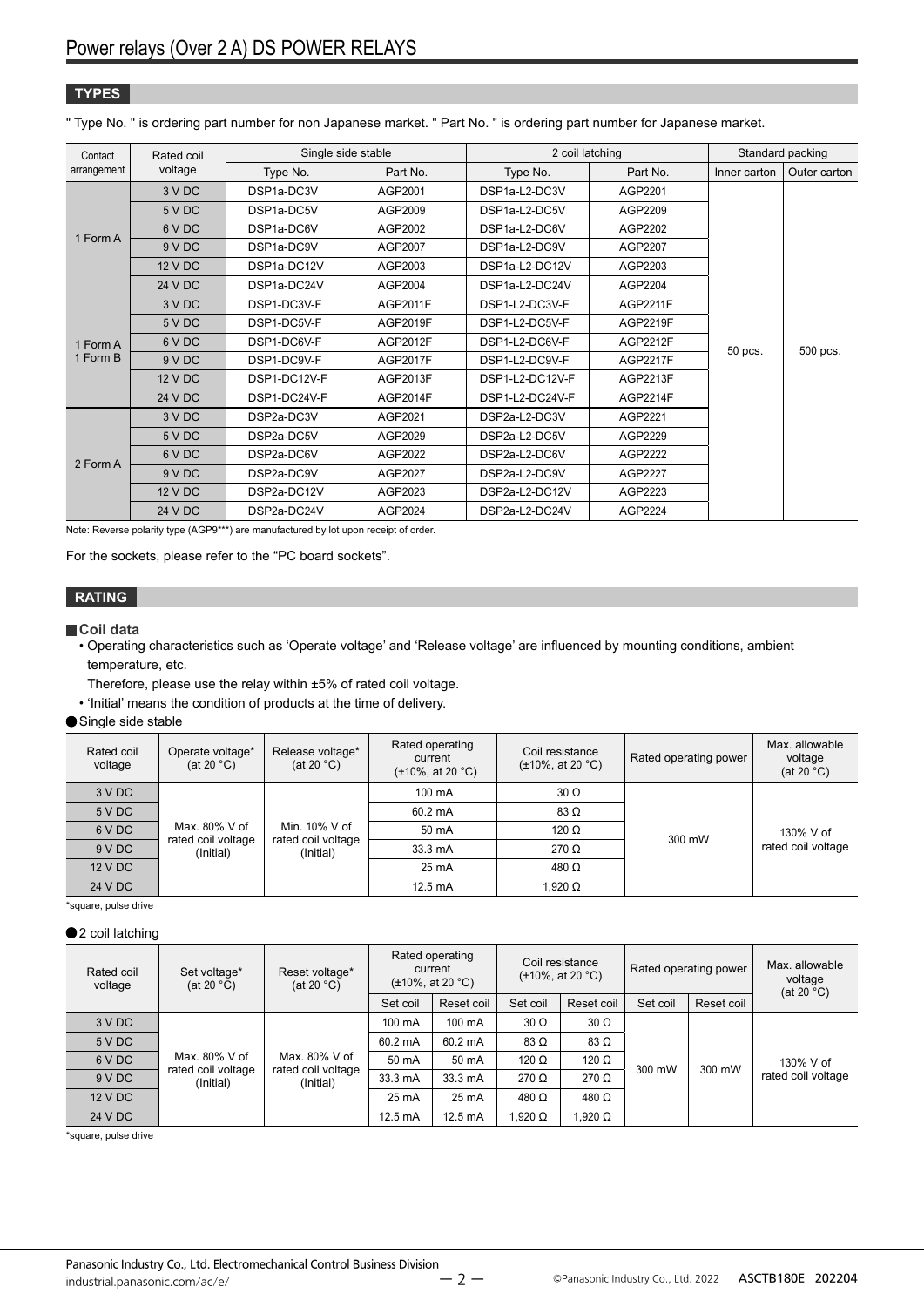#### **Specifications**

|                                         | Item                                             | Specifications                                                                                            |                                                                                                       |                                                                                               |  |  |
|-----------------------------------------|--------------------------------------------------|-----------------------------------------------------------------------------------------------------------|-------------------------------------------------------------------------------------------------------|-----------------------------------------------------------------------------------------------|--|--|
|                                         | Contact arrangement                              | 1 Form A                                                                                                  | 1 Form A 1 Form B                                                                                     | 2 Form A                                                                                      |  |  |
|                                         | Contact resistance<br>(initial)                  | Max. 30 m $\Omega$ (by voltage drop 6 V DC 1 A)                                                           |                                                                                                       |                                                                                               |  |  |
|                                         | Contact material                                 | Au-flashed AgSnO <sub>2</sub> type                                                                        |                                                                                                       |                                                                                               |  |  |
| Contact data                            | Contact rating<br>(resistive)                    | 8 A 250 V AC, 5 A 30 V DC                                                                                 | 5 A 250 V AC, 5 A 30 V DC                                                                             |                                                                                               |  |  |
|                                         | Max. switching power<br>(resistive)              | 2,000 VA, 150 W                                                                                           | 1,250 VA, 150 W                                                                                       |                                                                                               |  |  |
|                                         | Max. switching voltage                           | 250 V AC, 125 V DC (0.2A)                                                                                 |                                                                                                       |                                                                                               |  |  |
|                                         | Max. switching current                           | 8 A (AC), 5 A (DC)                                                                                        | 5 A (AC, DC)                                                                                          |                                                                                               |  |  |
|                                         | Min. switching load<br>(reference value) *1      | 10 mA 5 V DC                                                                                              |                                                                                                       |                                                                                               |  |  |
| Insulation resistance (initial)         |                                                  |                                                                                                           | Min. 1,000 M $\Omega$ (at 500 V DC, Measured portion is the same as the case of dielectric strength.) |                                                                                               |  |  |
|                                         | Between open contacts                            | 1,000 Vrms for 1 min (detection current:10 mA)                                                            |                                                                                                       |                                                                                               |  |  |
| <b>Dielectric</b><br>strength (initial) | Between contact sets                             | $\overline{\phantom{0}}$<br>2,000 Vrms for 1 min (detection current: 10 mA)                               |                                                                                                       |                                                                                               |  |  |
|                                         | Between contact and<br>coil                      | 3,000 Vrms for 1 min (detection current: 10 mA)                                                           |                                                                                                       |                                                                                               |  |  |
| Surge withstand<br>voltage (initial) *2 | Between contact and<br>coil                      | 5,000 V                                                                                                   |                                                                                                       |                                                                                               |  |  |
| Time                                    | Operate (Set) time                               | Max. 10 ms (Max. 10 ms) at rated coil voltage (at 20 °C, without bounce)                                  |                                                                                                       |                                                                                               |  |  |
| characteristics<br>(initial)            | Release (Reset) time                             | Max. 5 ms (Max. 10 ms) at rated coil voltage (at 20 °C, without bounce, without diode)                    |                                                                                                       |                                                                                               |  |  |
| Shock                                   | Functional                                       | 196 m/s <sup>2</sup> (half-sine shock pulse: 11 ms, detection time: 10 µs)                                |                                                                                                       |                                                                                               |  |  |
| resistance                              | <b>Destructive</b>                               | 980 m/s <sup>2</sup> (half-sine shock pulse: 6 ms)                                                        |                                                                                                       |                                                                                               |  |  |
| Vibration                               | Functional                                       | 10 to 55 Hz (at double amplitude of 2 mm, detection time: 10 µs)                                          |                                                                                                       |                                                                                               |  |  |
| resistance                              | <b>Destructive</b>                               | 10 to 55 Hz (at double amplitude of 3.5 mm)                                                               |                                                                                                       |                                                                                               |  |  |
| <b>Expected life</b>                    | <b>Mechanical life</b>                           | Min. 50 x 10 <sup>6</sup> (switching frequency: 180 times/min)                                            |                                                                                                       |                                                                                               |  |  |
| Conditions                              | Conditions for usage,<br>transport and storage*3 | Ambient temperature: -40 to +60 $^{\circ}$ C  <br>Humidity: 5 to 85% RH<br>(Avoid icing and condensation) | Ambient temperature: -40 to +65 °C<br>Humidity: 5 to 85% RH<br>(Avoid icing and condensation)         | Ambient temperature: -40 to +60 °C<br>Humidity: 5 to 85% RH<br>(Avoid icing and condensation) |  |  |
| Unit weight                             |                                                  | Approx. 4.5 g                                                                                             |                                                                                                       |                                                                                               |  |  |

\*1 This value can change due to the switching frequency, environmental conditions, and desired reliability level, therefore it is recommended to check this with the actual load.<br>\*2 Wave is standard shock voltage of ±1.2×50

#### **Expected electrical life**

Conditions: Resistive load, switching frequency 20 times/min

| Type              | Rated switching capacity | Number of operations   |  |  |  |
|-------------------|--------------------------|------------------------|--|--|--|
| 1 Form A          | 8 A 250 V AC             | Min. $100 \times 10^3$ |  |  |  |
|                   | 5 A 30 V DC              | Min. $100 \times 10^3$ |  |  |  |
| 1 Form A 1 Form B | 5 A 250 V AC             | Min. $100 \times 10^3$ |  |  |  |
|                   | 5 A 30 V DC              | Min. $100 \times 10^3$ |  |  |  |
| 2 Form A          | 5 A 250 V AC             | Min. $100 \times 10^3$ |  |  |  |
|                   | 5 A 30 V DC              | Min. $100 \times 10^3$ |  |  |  |
|                   |                          |                        |  |  |  |

#### **REFERENCE DATA**

#### 1.Max. switching capacity







#### 2-2.Switching life curve (1 Form A 1 Form B)

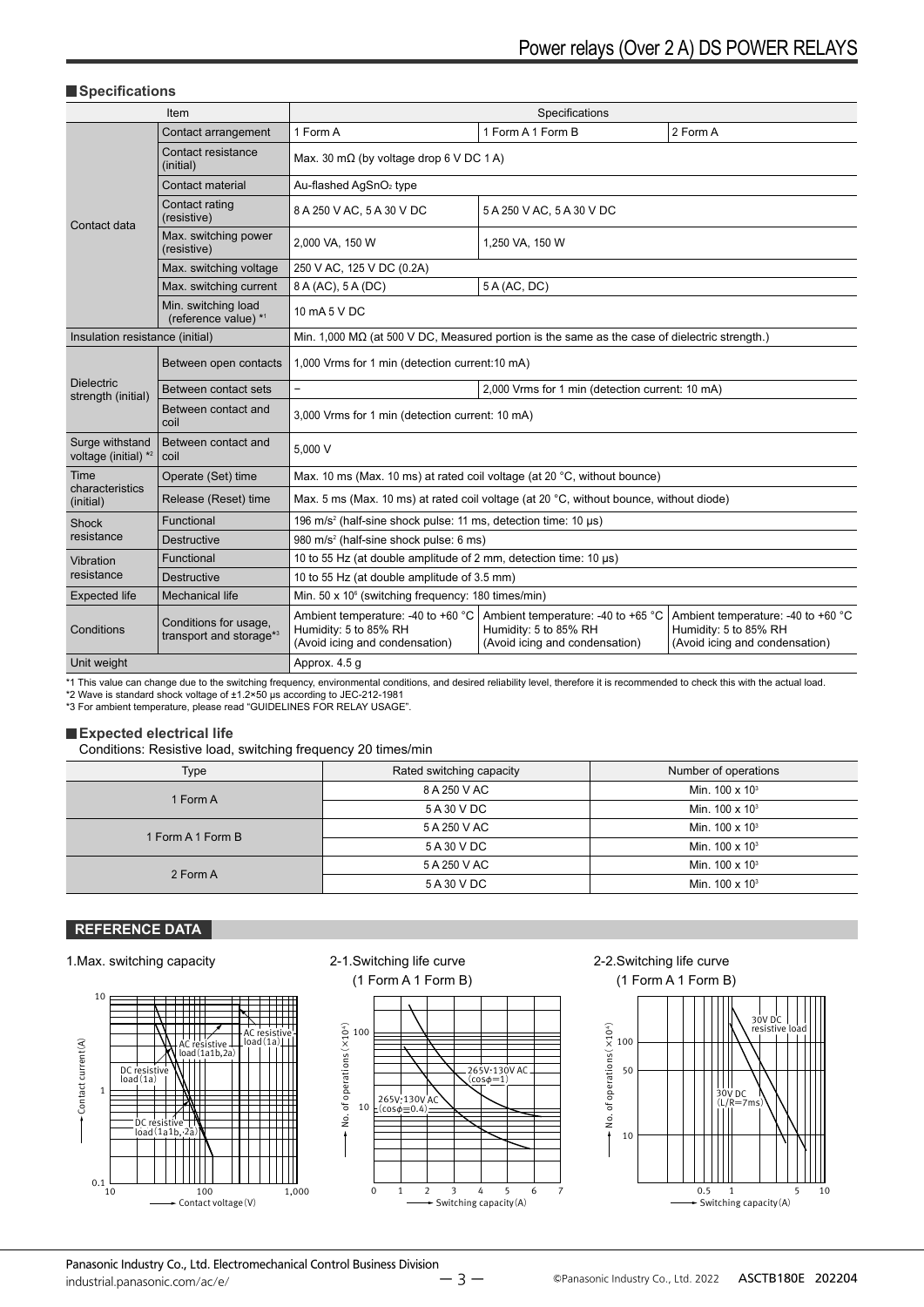### Power relays (Over 2 A) DS POWER RELAYS

3-1.Coil temperature characteristics (1 Form A: Average) Tested sample: DSP1a-12V DC, 5 pcs. Tested sample: DSP1-12V DC, 5 pcs. 60 60 8A 50 50  $\widehat{\mathcal{O}}$ Temperature rise (°C) Temperature rise (℃) Temperature rise (℃) Temperature rise 0A 40 40 30 30 20 20 10 10  $\overline{0}$ 0 80 100 120 Coil applied voltage(%V)

#### 4-1.Ambient temperature characteristics





3-2.Coil temperature characteristics (1 Form A 1 Form B: Average)



4-2.Ambient temperature characteristics (1 Form A 1 Form B: Average)

Tested sample: DSP1-12V DC, 5 pcs.



3-3.Coil temperature characteristics (2 Form A: Average)



#### 4-3.Ambient temperature characteristics



#### 5-1.Operate and release time

(without diode: 1 Form A) Tested sample: DSP1a-12V DC, 5 pcs.







#### 5-3.Operate and release time (without diode:2 Form A)

Tested sample: DSP2a-12V DC, 5 pcs.

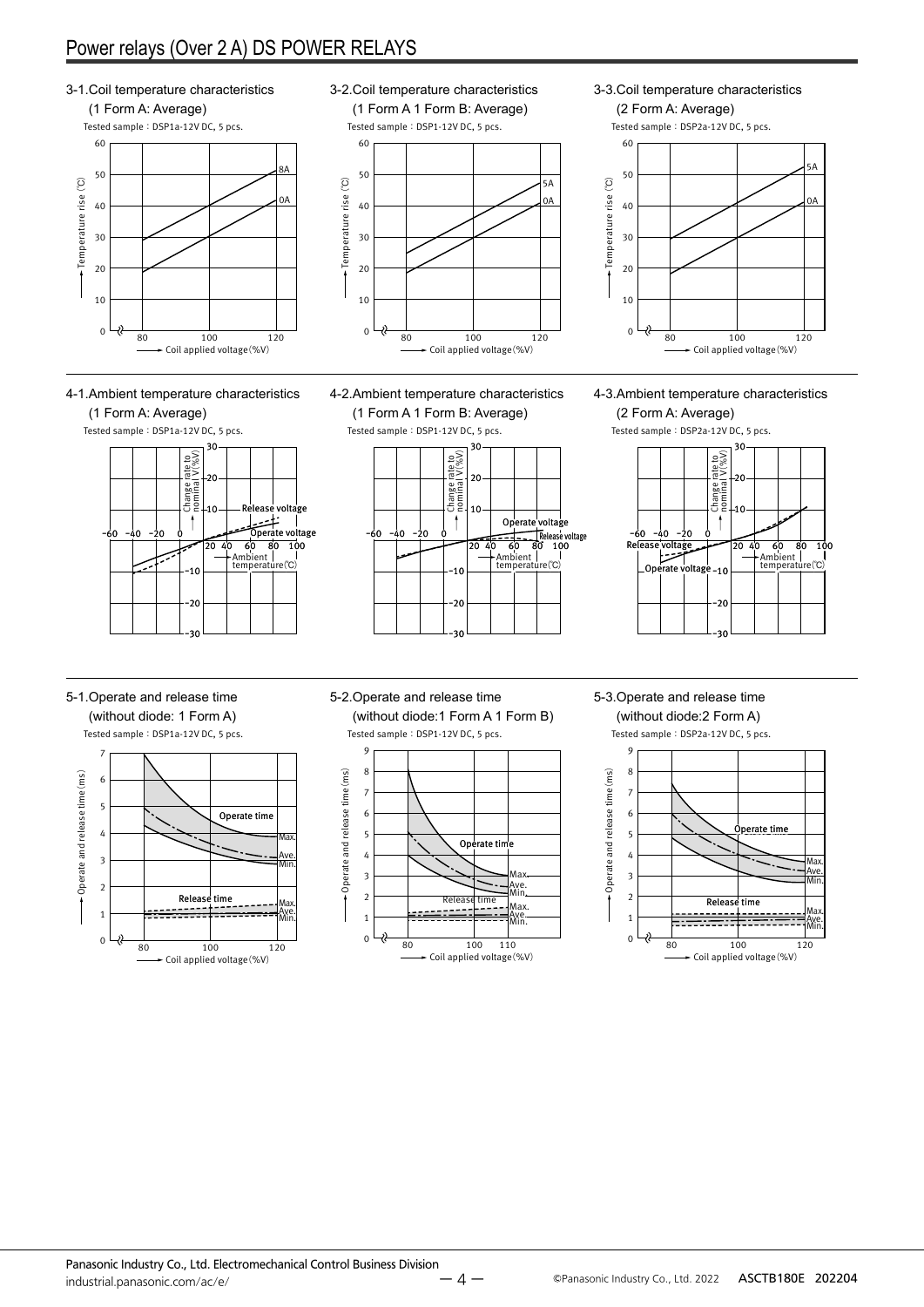



General tolerance ±0.3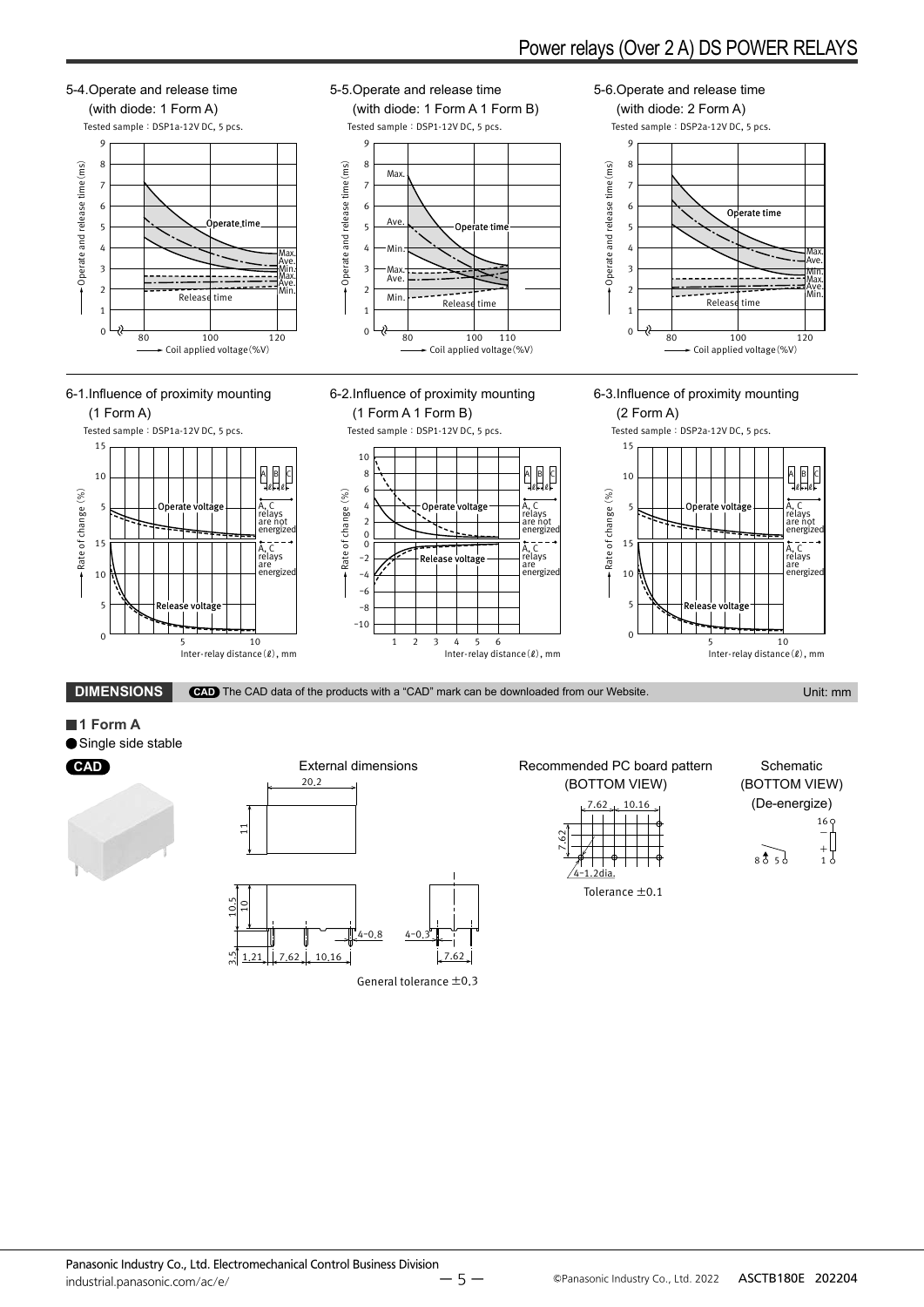#### Power relays (Over 2 A) DS POWER RELAYS



3.5

–ሰ.8

General tolerance ±0.3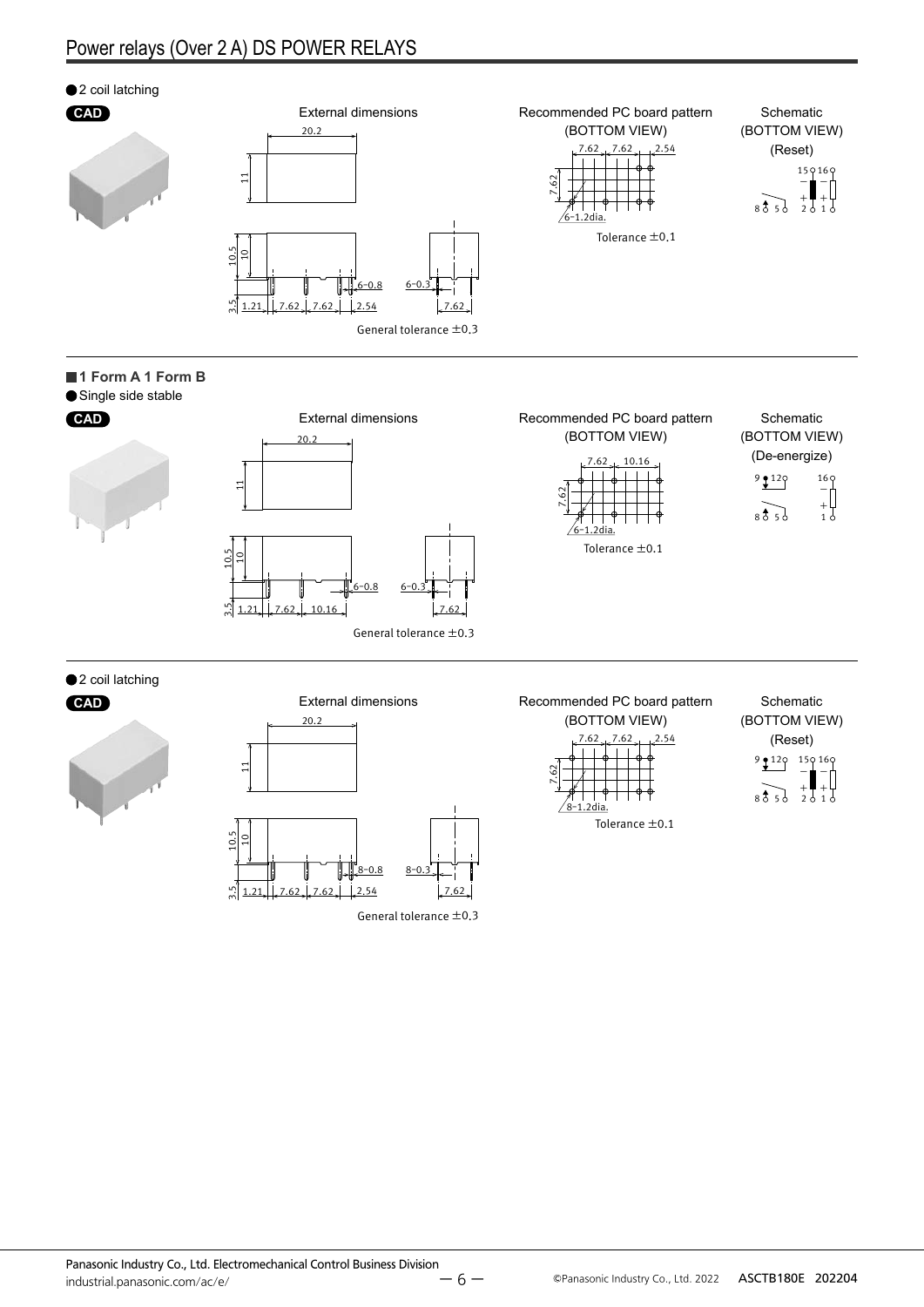### Power relays (Over 2 A) DS POWER RELAYS

-

#### **2 Form A**

#### Single side stable



#### ●2 coil latching





2.54 8ー1.2dia.  $\check{ }$ 7.62  $7.62 - 7.62$ Tolerance ±0.1 - + -  $8\overline{3}5\overline{5}$   $2$ 9 2 1 2 2 1 5 9 1 6 1 **CAD** External dimensions Recommended PC board pattern (BOTTOM VIEW) Schematic (BOTTOM VIEW) (Reset)

**SAFETY STANDARDS** Each standard may be updated at any time, so please check our Website for the latest information.

#### **UL/C-UL ( Recognized )**

| 1 Form A                   |                                  |  |  |  |  |  |
|----------------------------|----------------------------------|--|--|--|--|--|
| File No.<br>Contact rating |                                  |  |  |  |  |  |
|                            | 8 A 125, 250 V AC                |  |  |  |  |  |
|                            | 5 A 30 V DC R                    |  |  |  |  |  |
| E43028                     | 1/ <sub>6</sub> HP 125, 250 V AC |  |  |  |  |  |
|                            | <b>B300</b>                      |  |  |  |  |  |

#### 1 Form A 1 Form B

| File No. | Contact rating                        |  |  |
|----------|---------------------------------------|--|--|
|          | 5 A 125, 250 V AC                     |  |  |
|          | 5 A 30 V DC R                         |  |  |
| E43028   | 1/ <sub>6</sub> HP 125, 250 V AC      |  |  |
|          | 30W Max.: 1A 30V DC - 0.24 A 125 V DC |  |  |

#### 2 Form A

| File No. | Contact rating                   |  |  |
|----------|----------------------------------|--|--|
|          | 5 A 125, 250 V AC                |  |  |
| E43028   | 5 A 30 V DC R                    |  |  |
|          | 1/ <sub>0</sub> HP 125, 250 V AC |  |  |

#### **CSA (Certified)**

CSA standard certified by C-UL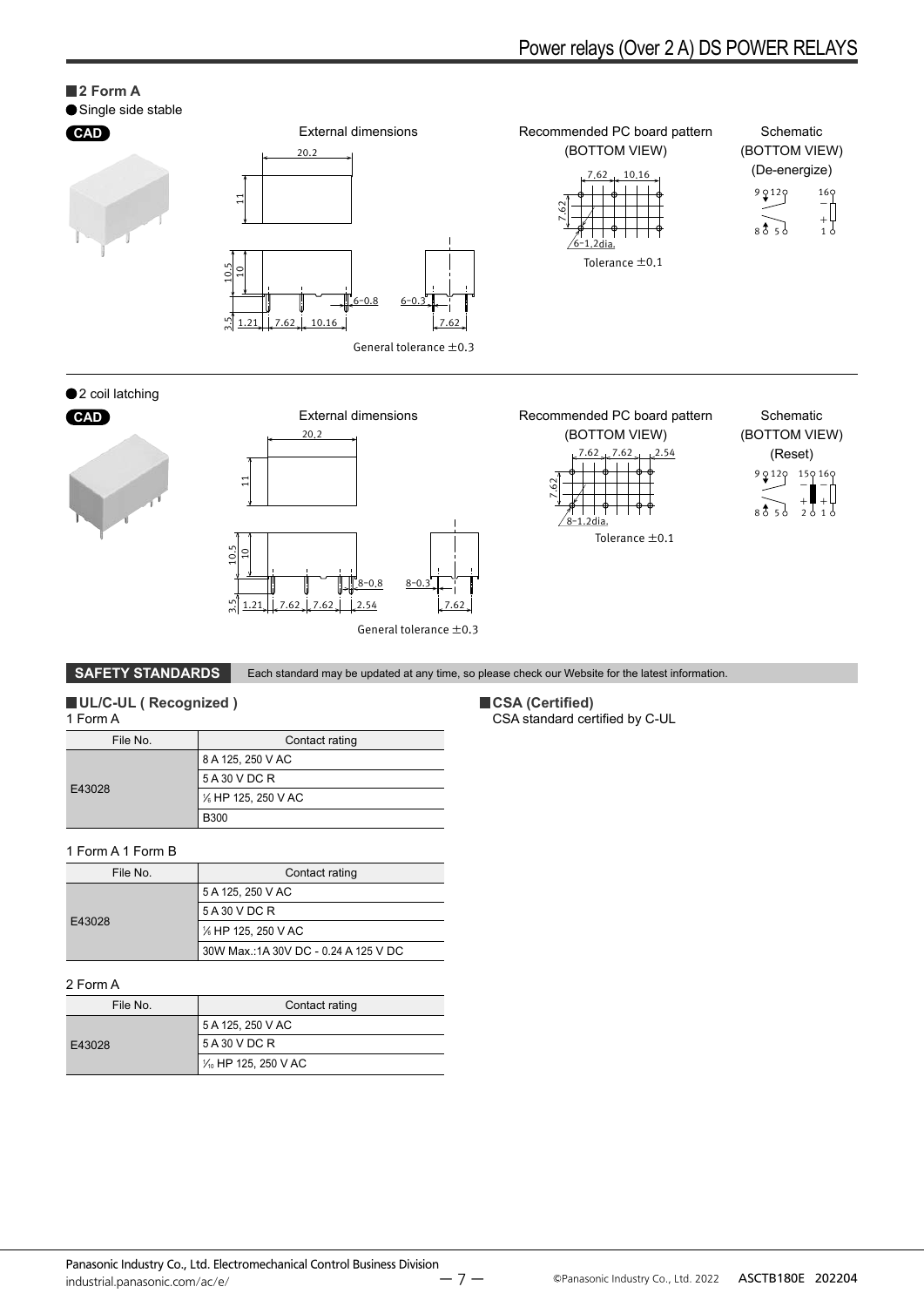#### **TÜV (Certified)**

#### 1 Form A

| File No.          | Contact rating          |  |  |
|-------------------|-------------------------|--|--|
|                   | 8 A 250 V AC (coso=1.0) |  |  |
| B 18 03 13461 370 | 5 A 250 V AC (coso=0.4) |  |  |
|                   | 5 A 30 V DC (0 ms)      |  |  |

#### 1 Form A 1 Form B

| File No.          | Contact rating          |  |  |
|-------------------|-------------------------|--|--|
|                   | 5 A 250 V AC (cosφ=1.0) |  |  |
| B 18 03 13461 370 | 5 A 30 V DC (0 ms)      |  |  |
|                   | 3 A 250 V AC (coso=0.4) |  |  |

#### 2 Form A

| File No.          | Contact rating                    |  |  |
|-------------------|-----------------------------------|--|--|
|                   | 5 A 250 V AC (cos $\varphi$ =1.0) |  |  |
| B 18 03 13461 370 | 5 A 30 V DC (0 ms)                |  |  |
|                   | 3 A 250 V AC (coso=0.4)           |  |  |

#### **GUIDELINES FOR USAGE**

**For cautions for use, please read "GUIDELINES FOR RELAY USAGE". https://industrial.panasonic.com/ac/e/control/relay/cautions\_use/index.jsp**

#### **Cautions for usage of DS power relays**

- Measurement of operate (set) and release (reset) voltages is done with terminals facing down.
- Please be careful when using this relay (1 Form A 1 Form B), because when it operates and releases, the N.O. and N.C. turn ON simultaneously, which can cause harm to the circuit.
- Set and reset pulse time

Regarding the set and reset pulse time of the latching type, for the purpose of reliable operation under ambient temperature fluctuations and different operating conditions, we recommend setting the coil applied set and reset pulse time to 25 ms or more at the rated coil voltage.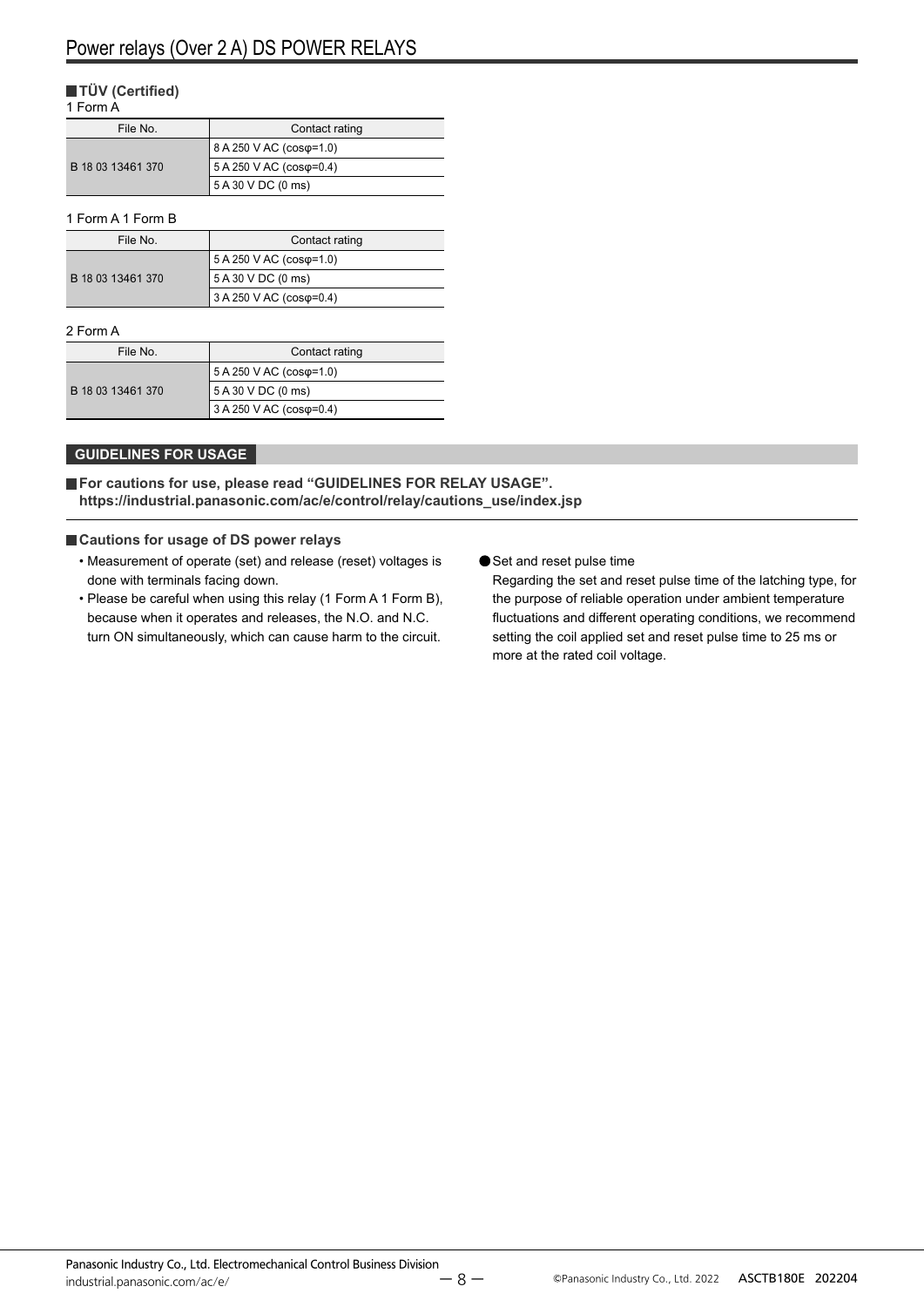**ROHS** 

### **PC board sockets**



#### **SELECTOR CHART**

|                      | Socket             | 1 Form A           |                 | 1 Form A, 1 Form A 1 Form B, 2 Form A |                 |  |
|----------------------|--------------------|--------------------|-----------------|---------------------------------------|-----------------|--|
| Relay type           |                    | Single side stable | 2 coil latching | Single side stable                    | 2 coil latching |  |
| 1 Form A             | Single side stable |                    |                 |                                       |                 |  |
|                      | 2 coil latching    |                    |                 |                                       |                 |  |
| 1 Form A<br>1 Form B | Single side stable |                    |                 |                                       |                 |  |
|                      | 2 coil latching    |                    | -               |                                       |                 |  |
| 2 Form A             | Single side stable |                    | -               |                                       |                 |  |
|                      | 2 coil latching    |                    | -               |                                       |                 |  |

#### **TYPES**

| Product name                                | Single side stable   |          | 2 coil latching        |          | Standard packing |              |
|---------------------------------------------|----------------------|----------|------------------------|----------|------------------|--------------|
|                                             |                      |          |                        |          | Inner carton     | Outer carton |
|                                             | Type No.             | Part No. | Type No.               | Part No. |                  |              |
| 1 Form A                                    | DSP <sub>1a-PS</sub> | AGP2800  | DSP <sub>1a-PSL2</sub> | AGP2802  |                  |              |
| 1 Form A,<br>1 Form A 1 Form B,<br>2 Form A | DSP <sub>2a-PS</sub> | AGP2820  | DSP2a-PSL2             | AGP2822  | 50 pcs.          | 500 pcs.     |

#### **RATING**

| Item                                        | Specifications                                                                                                                                           |
|---------------------------------------------|----------------------------------------------------------------------------------------------------------------------------------------------------------|
| Dielectric strength (initial)               | Each between terminal: 3,000 Vrms for 1 min (detection current:10 mA)<br>(Except for the portion between coil terminals, AGP2802 and AGP2822 applicable) |
| Insulation resistance (initial)             | Each between terminal: Min. 1,000 $M\Omega$<br>(at 500 V DC, Measured portion is the same as the case of dielectric strength.)                           |
| Maximum carrying current                    | 8 A (AGP2800, AGP2802)<br>5 A (AGP2820, AGP2822)                                                                                                         |
| Conditions for usage, transport and storage | Ambient temperature: -40 to +65°C<br>Humidity:5 to 85% RH (Avoid icing and condensation)                                                                 |

**DIMENSIONS CAD** The CAD data of the products with a "CAD" mark can be downloaded from our Website. Unit: mm







#### 1 Form A 1 Form A, 1 Form A 1 Form B, 2 Form A



Panasonic Industry Co., Ltd. Electromechanical Control Business Division industrial.panasonic.com/ac/e/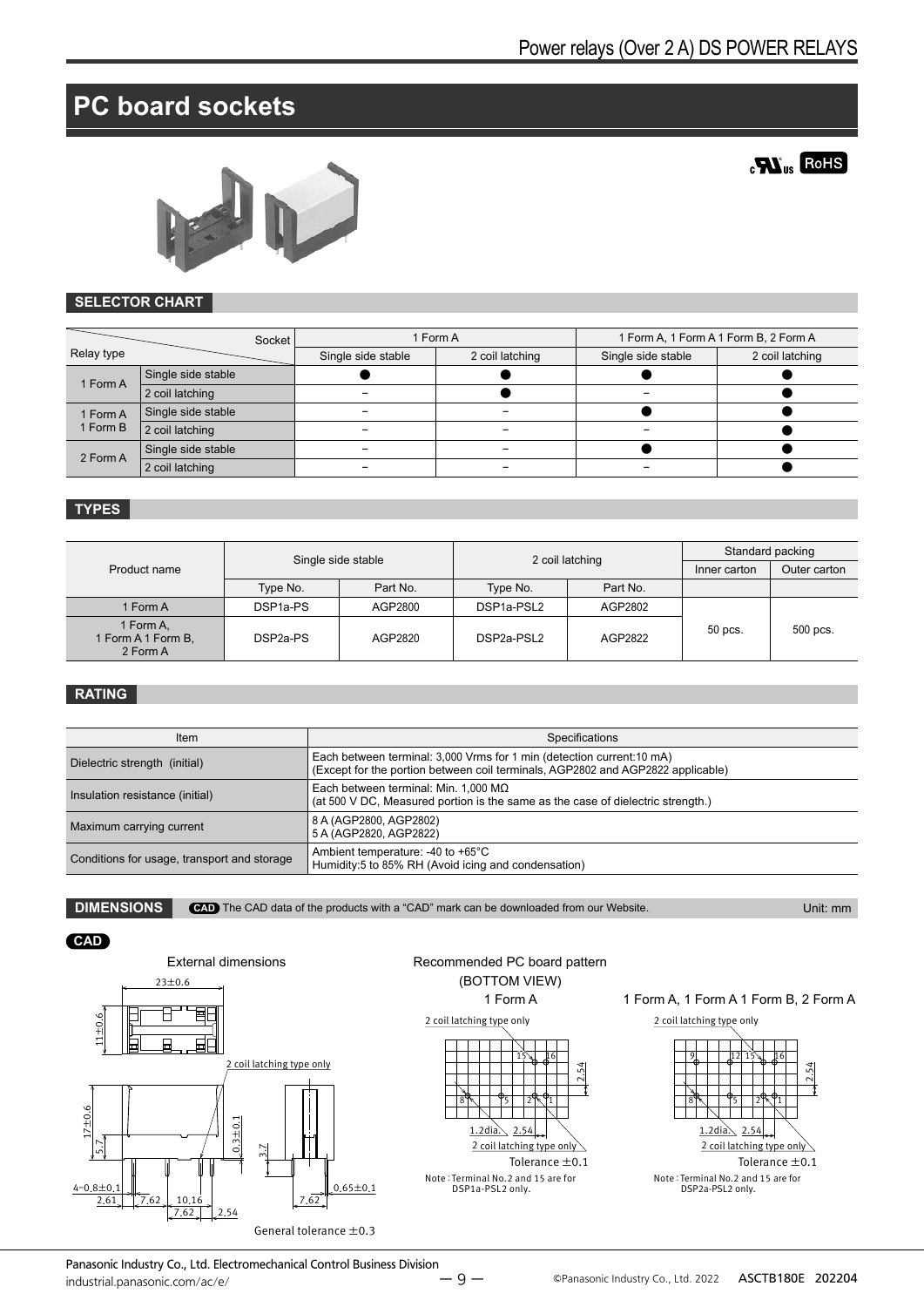#### **HANDLING**

#### **Mounting method of relay**

1) Match the direction of relay and socket.



2) Both ends of relays are fixed so tightly that the socket hooks on the top surface of relays.



#### **Removing method of relay**

- 1) Remove the relay, applying force in the direction as shown in the figure.
- 2) In case there is not enough space for finger to pick relay up, use screw drivers in the way as shown in the figure.





3) Exercise care when removing relays. If greater than necessary force is applied at the socket hooks, deformation may alter the dimensions so that the hook will no longer catch, and other damage may also occur.

#### **GUIDELINES FOR USAGE**

- Do not remove or insert relays when they are energized.
- Do not install other brands of relays into these sockets.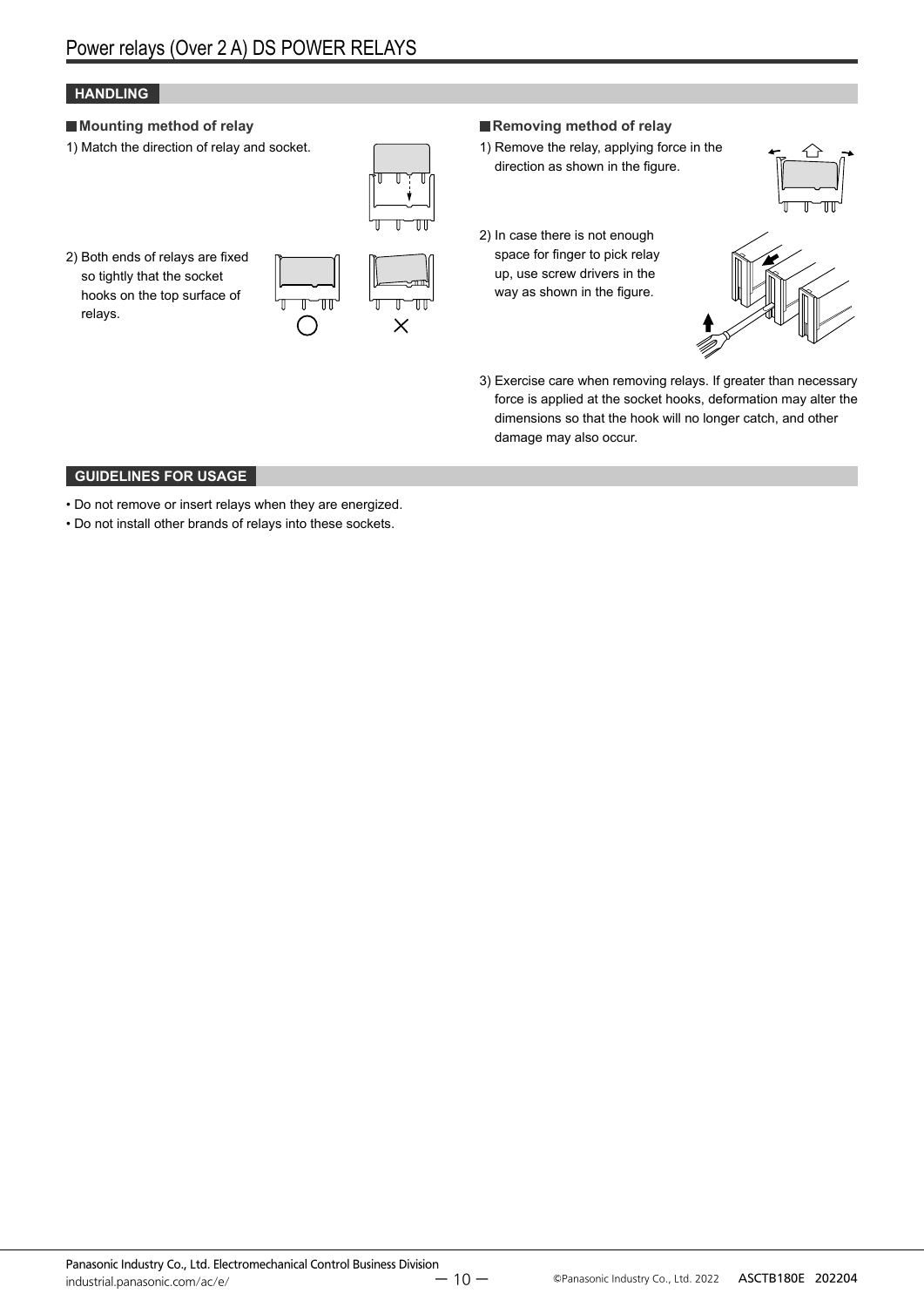**For cautions for use, please read "GUIDELINES FOR RELAY USAGE". https://industrial.panasonic.com/ac/e/control/relay/cautions\_use/index.jsp**

#### **Precautions for Coil Input**

#### **Long term current carrying**

A circuit that will be carrying a current continuously for long periods without relay switching operation. (circuits for emergency lamps, alarm devices and error inspection that, for example, revert only during malfunction and output warnings with form B contacts) Continuous, long-term current to the coil will facilitate deterioration of coil insulation and characteristics due to heating of the coil itself. For circuits such as these, please use a magnetic-hold type latching relay. If you need to use a single stable relay, use a sealed type relay that is not easily affected by ambient conditions and make a failsafe circuit design that considers the possibility of contact failure or disconnection.

#### **DC Coil operating power**

Steady state DC current should be applied to the coil. The wave form should be rectangular. If it includes ripple, the ripple factor should be less than 5%.

However, please check with the actual circuit since the electrical characteristics may vary. The rated coil voltage should be applied to the coil and the set/reset pulse time of latching type relay differs for each relays, please refer to the relay's individual specifications.

#### **Coil connection**

When connecting coils of polarized relays, please check coil polarity (+,-) at the internal connection diagram (Schematic). If any wrong connection is made, it may cause unexpected malfunction, like abnormal heat, fire and so on, and circuit do not work. Avoid impressing voltages to the set coil and reset coil at the same time.

#### **Ambient Environment**

#### **Usage, Transport, and Storage Conditions**

During usage, storage, or transportation, avoid locations subjected to direct sunlight and maintain normal temperature, humidity and pressure conditions.

#### **Temperature/Humidity/Pressure**

When transporting or storing relays while they are tube packaged. there are cases the temperature may differ from the allowable range. In this case be sure to check the individual specifications. Also allowable humidity level is influenced by temperature, please check charts shown below and use relays within mentioned conditions. (Allowable temperature values differ for each relays, please refer to the relay's individual specifications.)

#### 1) Temperature:

The tolerance temperature range differs for each relays, please refer to the relay's individual specifications

- 2) Humidity: 5 to 85 % RH
- 3) Pressure: 86 to 106 kPa





#### **Maximum allowable voltage and temperature rise** Proper usage requires that the rated coil voltage be impressed on the coil. Note, however, that if a voltage greater than or equal to the maximum continuous voltage is impressed on the coil, the coil may burn or its layers short due to the temperature rise. Furthermore, do not exceed the usable ambient temperature range listed in the catalog.

**Operate voltage change due to coil temperature rise** In DC relays, after continuous passage of current in the coil, if the current is turned OFF, then immediately turned ON again, due to the temperature rise in the coil, the operate voltage will become somewhat higher. Also, it will be the same as using it in a higher temperature atmosphere. The resistance/temperature relationship for copper wire is about 0.4% for 1°C, and with this ratio the coil resistance increases. That is, in order to operate of the relay, it is necessary that the voltage be higher than the operate voltage and the operate voltage rises in accordance with the increase in the resistance value. However, for some polarized relays, this rate of change is considerably smaller.

#### **Dew condensation**

Condensation occurs when the ambient temperature drops suddenly from a high temperature and humidity, or the relay is suddenly transferred from a low ambient temperature to a high temperature and humidity. Condensation causes the failures like insulation deterioration, wire disconnection and rust etc.

Panasonic Industry Co., Ltd. does not guarantee the failures caused by condensation.

The heat conduction by the equipment may accelerate the cooling of device itself, and the condensation may occur.

Please conduct product evaluations in the worst condition of the actual usage. (Special attention should be paid when high temperature heating parts are close to the device. Also please consider the condensation may occur inside of the device.)

#### **Icing**

Condensation or other moisture may freeze on relays when the temperature become lower than 0°C.This icing causes the sticking of movable portion, the operation delay and the contact conduction failure etc. Panasonic Industry Co., Ltd. does not guarantee the failures caused by the icing.

The heat conduction by the equipment may accelerate the cooling of relay itself and the icing may occur. Please conduct product evaluations in the worst condition of the actual usage.

**Low temperature and low humidity**

The plastic becomes brittle if the switch is exposed to a low temperature, low humidity environment for long periods of time.

**High temperature and high humidity**

Storage for extended periods of time (including transportation periods) at high temperature or high humidity levels or in atmospheres with organic gases or sulfide gases may cause a sulfide film or oxide film to form on the surfaces of the contacts and/ or it may interfere with the functions. Check out the atmosphere in which the units are to be stored and transported.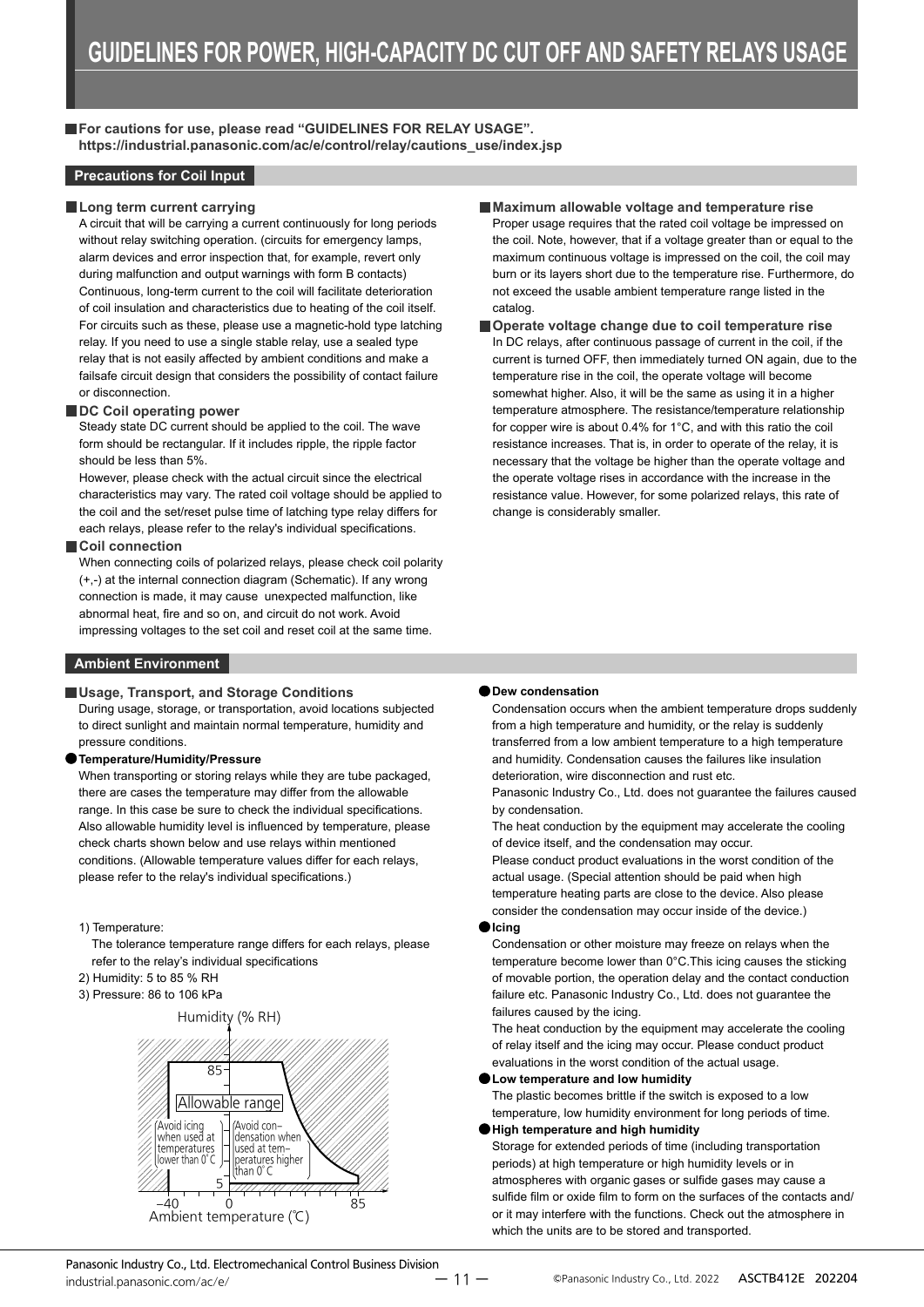#### **Package**

In terms of the packing format used, make every effort to keep the effects of moisture, organic gases and sulfide gases to the absolute minimum.

#### **Silicon**

When a source of silicone substances (silicone rubber, silicone oil, silicone coating materials and silicone filling materials etc.) is used around the relay, the silicone gas (low molecular siloxane etc.) may be produced.

This silicone gas may penetrate into the inside of the relay. When the relay is kept and used in this condition, silicone compound may adhere to the relay contacts which may cause the contact failure. Do not use any sources of silicone gas around the relay (Including plastic seal types).

#### **Others**

#### **Cleaning**

• Although the environmentally sealed type relay (plastic sealed type, etc.) can be cleaned, avoid immersing the relay into cold liquid (such as cleaning solvent) immediately after soldering. Doing so may deteriorate the sealing performance.

#### **NOx Generation**

When relay is used in an atmosphere high in humidity to switch a load which easily produces an arc, the NOx created by the arc and the water absorbed from outside the relay combine to produce nitric acid.

This corrodes the internal metal parts and adversely affects operation.

Avoid use at an ambient humidity of 85%RH or higher (at 20°C). If use at high humidity is unavoidable, please contact our sales representative.

• Cleaning with the boiling method is recommended(The temperature of cleaning liquid should be 40°C or lower ).

Avoid ultrasonic cleaning on relays. Use of ultrasonic cleaning may cause breaks in the coil or slight sticking of the contacts due to ultrasonic energy.

> Please refer to **"the latest product specifications"** when designing your product. •Requests to customers: https://industrial.panasonic.com/ac/e/salespolicies/